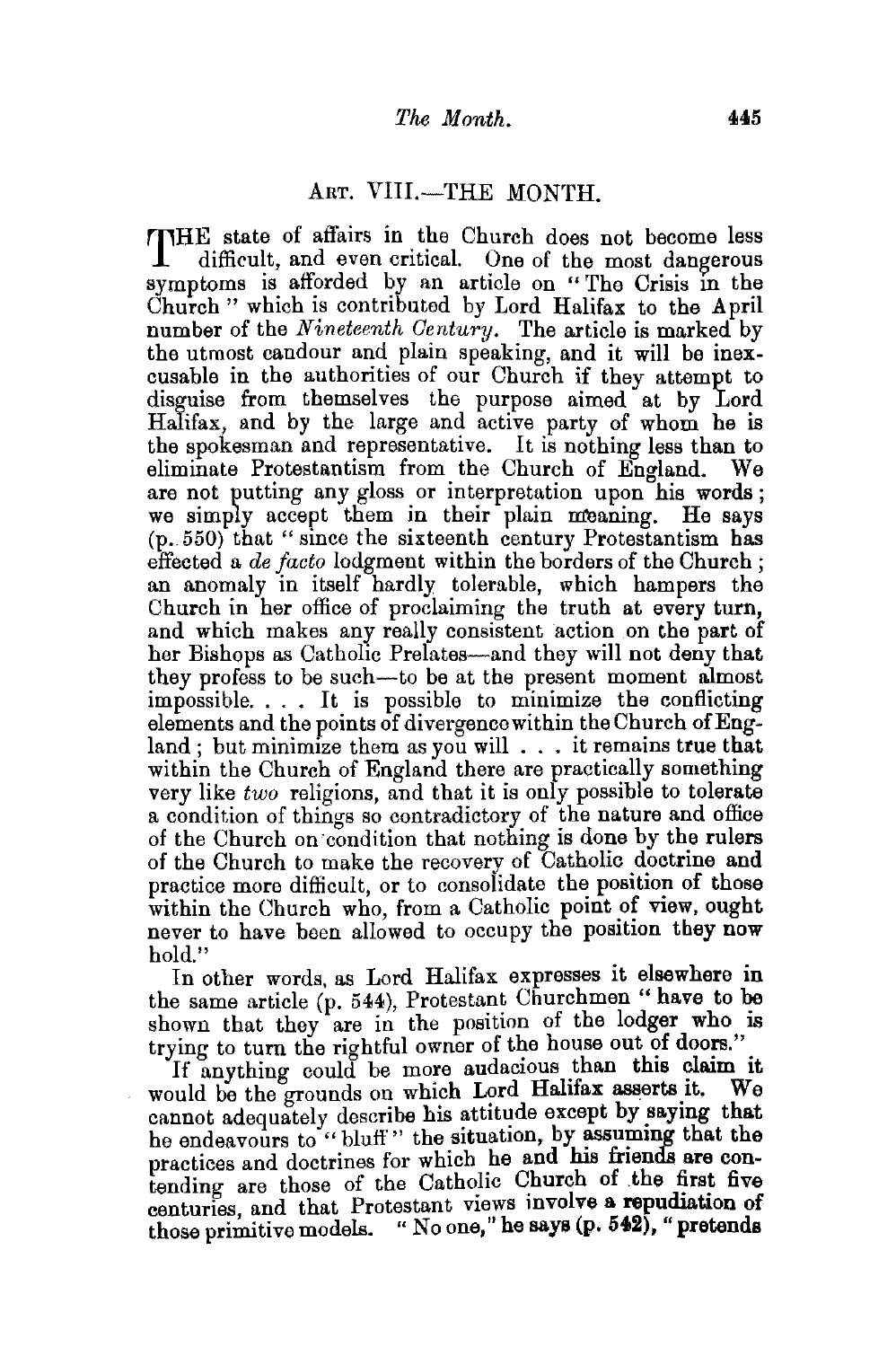that by the time of the fourth General Council the doctrines and practices for which the clergy are now being attacked were not everywhere recognised by the Church." We gave Lord Halifax credit for more knowledge of this controversy than to make so astonishing an assertion. We might refer him to two recent volumes by Canon Meyrick, published by Messrs. Skeffington, which afford direct proof to the contrary. The contention of any such learned opponent of the present Ritualistic school in the Church of England is that their doctrines and practices in such subjects as the Mass and the Confessional, to which Lord Halifax expressly refers, are as inconsistent with the doctrines and practices of the Church of the first four Councils as with those of the Church of England. Can Lord Halifax be ignorant that the leading Protestant divines of the Church of England have been unanimous in claiming the authority of the primitive Church on their side? He imagines that Dr. W ace, in saying not long ago that he would not have any clergyman prosecuted for any practice which could appeal to the sanction of the first five centuries, was remembering that "it is precisely to the teaching and practice of the church of the first four Ecumenical Councils that the of England makes her most explicit appeal " (p. 541). Dr. Wace, we apprehend, is sufficiently instructed to be aware that the Church of England explicitly refuses to defer to the mere authority of General Councils unless their decisions may be proved by Holy Writ. He is more likely to have remembered, what Lord Halifax would seem to have forgotten, that the chief apologist of the Church of England, in the days when its doctrines and practices were mainly determined, Bishop Jewel, challenged the Roman divines of his day to show that any of the Roman doctrines which he and his Church repudiated could be shown to have been held in the Church of the first few centuries, and declared himself ready to relinquish his cause if this could be shown.

Dr. Wace no doubt meant that that challenge went far to bind English Churchmen for the future, and that men might not unfairly claim Jewel's authority for the toleration of views and practices which could appeal to the sort of authority he had in view. Of course, Jewel could not have meant that any view or practice which could be shown to have been held or adopted by anybody in the first few centuries was admissible, and could only have referred to such views and practices as had adequate sanction. Taken with that limitation, the principle might, perhaps, be admitted as a fair working rule ; and we venture to say that no competent historical scholar can doubt that it would cut off at once the great mass of views and practices by which the Ritualistic clergy have pro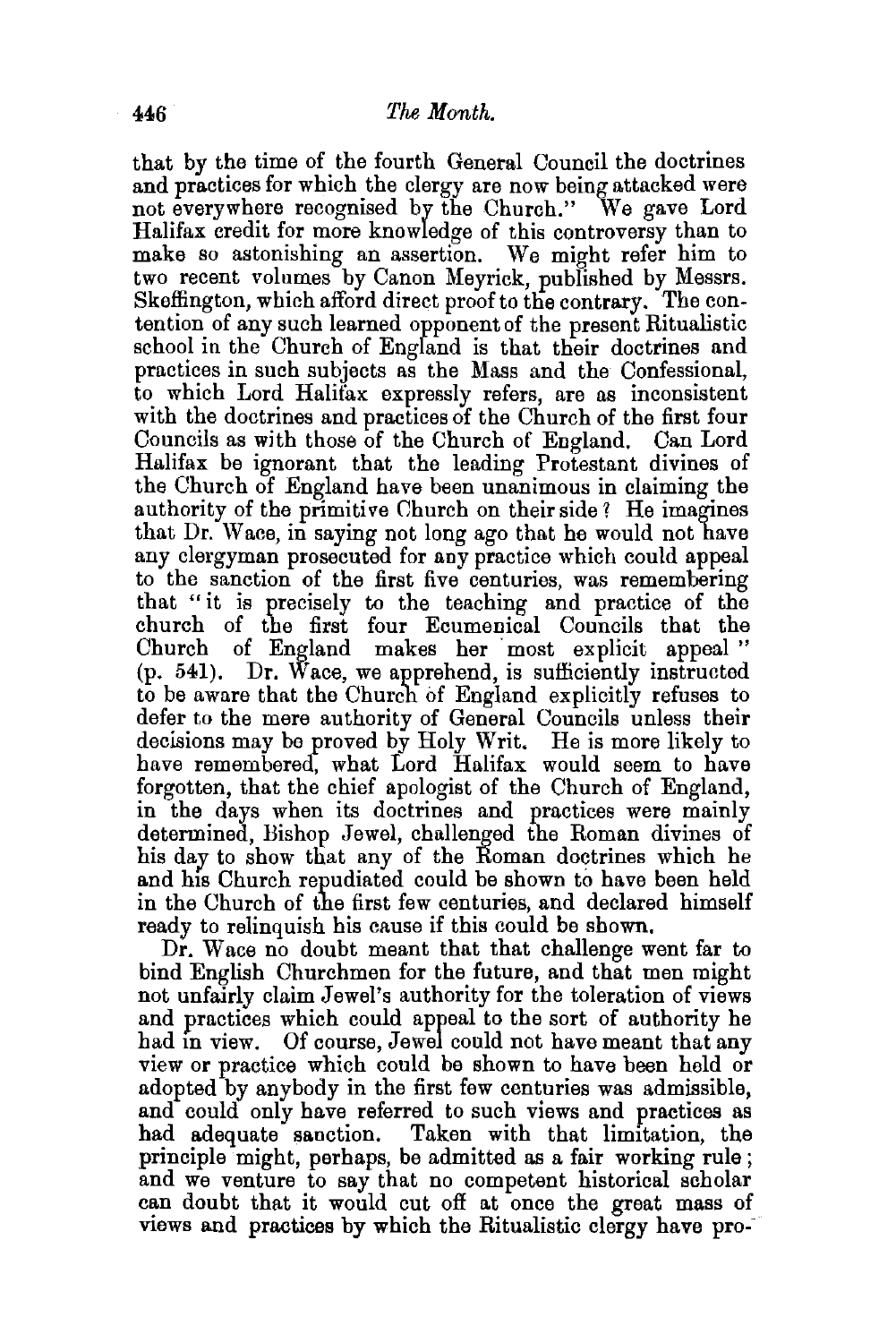voked the present crisis. It would cut off at once the distinctively Romanizing practices and doctrines ; and though it might allow some things which we should dislike, it would at least bring back the Church of England within the general limits of old High Churchmanship. It is strange indeed that Lord Halifax should yet have to learn that what Protestant Churchmen maintain is that Protestantism is true and primitive Catholicism, and that the Catholicism which Lord Halifax and his friends profess is spurious and medieval. As Archbishop Benson said when in Ireland in the last few weeks of his life, the Church of England is " Catholic, Apostolic, Reformed, and Protestant," and cannot dispense with any one of those designations. , It is Protestant Churchmen who are the true owners of the house, because they are the true Catholic Churchmen. It is the maintainers of Lord Halifax's contentions who are the lodgers, and whose true home lies elsewhere.

We earnestly trust that the situation may not be embittered by an action which is imminently threatened by the Dean and Chapter of St. Paul's. Under the impulse of a guild in the army, they have consented to allow a celebration of the Holy Communion to be held in the Cathedral this month which would be, to all intents and purposes—and those purposes hardly disguised- a Requiem Mass. Passages and forms are to be introduced into the service which are not to be found in the Prayer-Book, and some of which are taken from Roman usage on similar occasions. It is at all events to be hoped that the Bishop will not allow such a service. As involving unauthorized additions to the Prayer-Book, it would, of course, as a mere matter of fact, be illegal, whether he sanctioned it or not. There are, indeed, deviations from strict law on special occasions which are both excusable and desirable. But deviations from law which would set the example, in the Cathedral of the Metropolis, of prayers and practices unheard in our Church since the Reformation, and deeply opposed to the convictions of large numbers of Enghsh Churchmen-these are illegalities which it would be a scandal of the gravest character for a Dean and Chapter to introduce, and for a Bishop to allow. If such a service should be performed, it would, in our opinion, become an imperative duty to prosecute those who would be responsible for it, in the maintenance of the broad right of English Churchmen to have the services in their Prayer-Book, "and none other." If the Bishop should veto such a prosecution, the question of the maintenance of the Veto would assume a new and far more pressing character. It would then be shown by a conspicuous example that the Veto gives Bishops the power of allowing